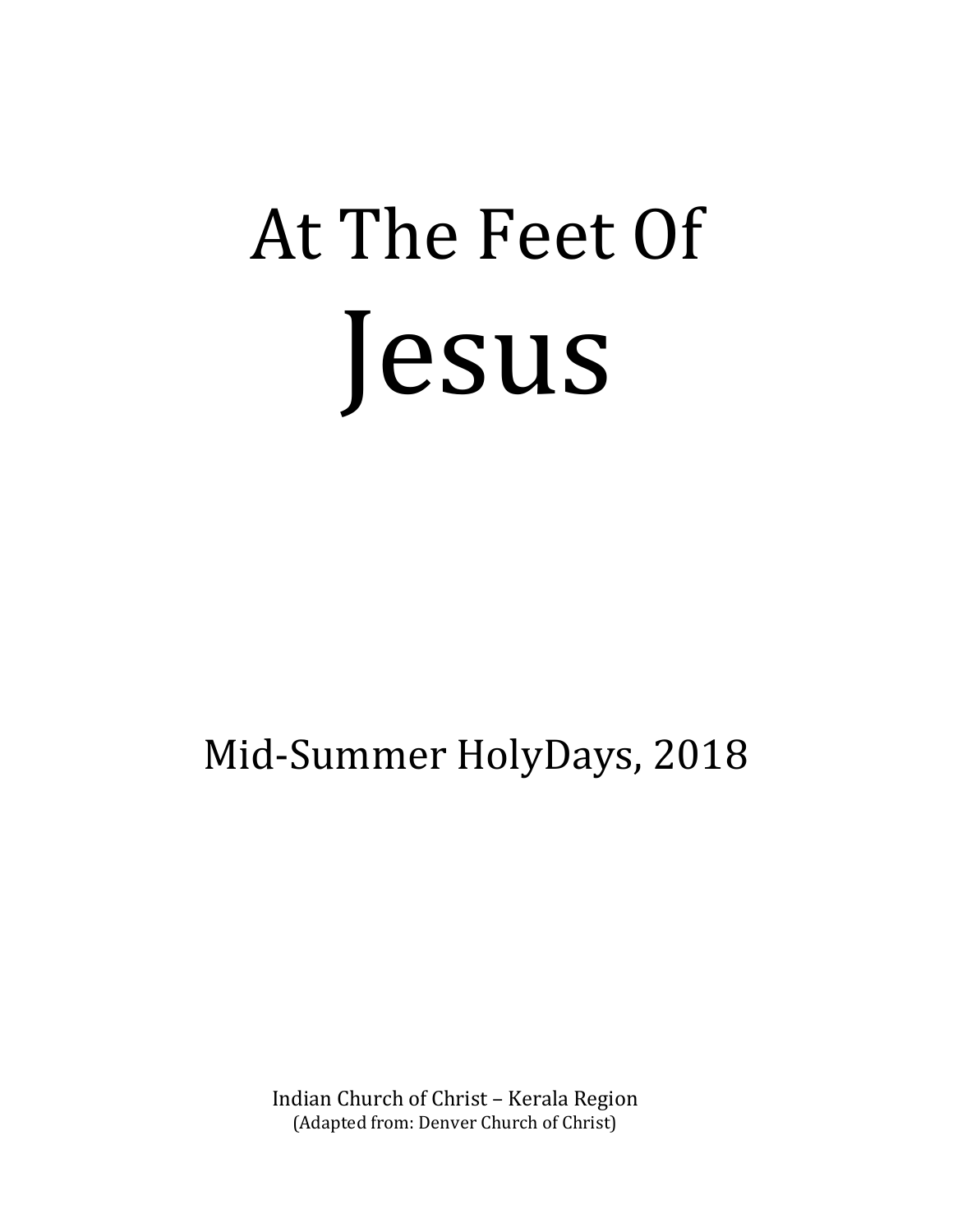## **1. Giving/Being Selfless**

**Read:** Luke 21:1-4, 1 Corinthians 13:1-3, Philippians 2:3-8

**Memory Scripture:** Philippians 2:3 Do nothing out of selfish ambition or vain conceit, but in humility consider others better than yourselves. (NIV)

**Summary:** Being and giving has always been important to God, but sometimes we can get caught up in the actions of being giving and forget that our motivation is just as important. We begin to live our lives as though the deed supersedes the heart, and that is not the way it should be.

#### **Questions for thought:**

The Action:

Luke 21:1-4

- o We are called to give to God in more than just financial matters; in what other ways can you give to God?
- o In what ways can you skimp out on giving/serving God or his people?
- o List 3 ways that you have given to God or people out of sincerity and 3 ways that you have given to God with a stingy heart.

#### The Heart:

1Corinthians 13:1-3

- $\circ$  Great faith, acts of dedication, and sacrifice produce very little without the heart to back it up; in what ways can you do *things* for God but miss the *heart* of God?
- $\circ$  Vv1-2 says that if we do anything without love behind it there is no power. List 5 ways that you have served someone or volunteered your time in some way that you didn't put your heart into and explain how the experience felt when you were finished.
- o What are some practical ways that you can build the right heart behind your actions?

#### The Follow Through:

Philippians 2:3-8

- $\circ$  Look up the word conceit (even if you think you now the word already, look it up) In what ways can you do things out of vain conceit? In what ways can you do things out of a prideful heart?
- $\circ$  This scripture calls us to be like Jesus; list the ways that fulfilling this command seems impossible to you.

- $\triangleright$  Take the list of impossible characteristics of Jesus that you made and talk to a parent, a discipler or a mentor about why these things seem impossible and get advice about how you can learn to be more Jesus-like in any part of your life. Take notes so you can *remember* and work *actively* on change.
- $\triangleright$  Pray for someone new today.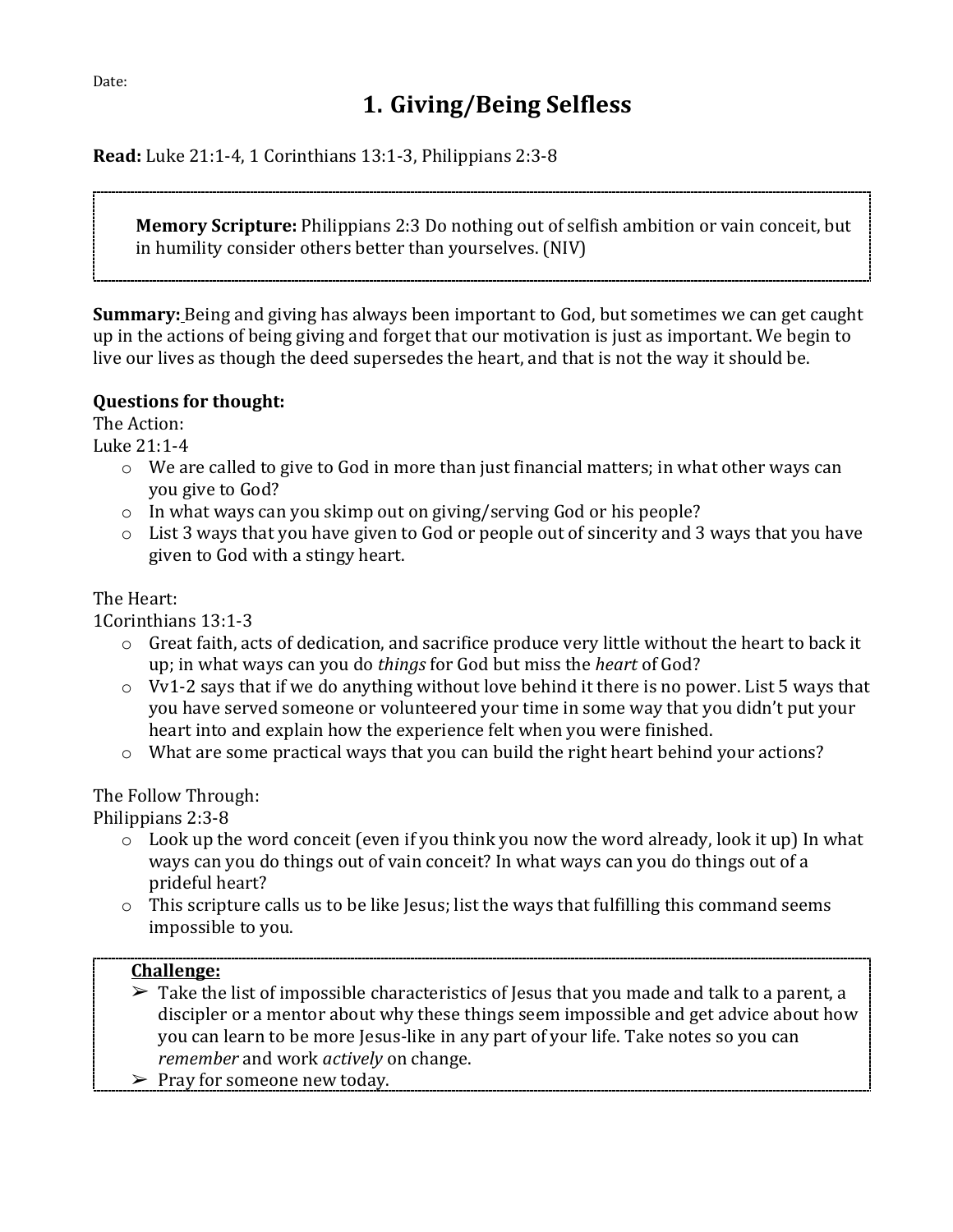**Read:** Psalms 136:1-26, Colossians 3:17

**Memory Scripture:** Psalm 136:1 Give thanks to the Lord, for he is good. His love endures forever. (NIV)

**Summary:** Gratitude or (Being Grateful) is an important topic for us to understand. We need to see how God views Gratitude and how we need to show and give this to him. God wants to teach us how to not take things for granted and show us why we need to be grateful for everything he has given us.

**Questions for thought:** Take time to read these questions and **write** out your answers to help you think about gratitude

Psalm 136:1-26

- o What do you think gratitude means? When are you most grateful?
- o What stops youngsters to be grateful?
- o What keeps you personally from being grateful?
- o This whole Psalm is written about gratitude. What are some of the things psalmist David mentions that he is grateful for about God?
- o This Psalm mentions the phrase "His love endures forever" 26 times! What does this phrase mean to you and why does David repeat it so many times?
- $\circ$  V.23 says "He remembers us in our low estate." What is a time of your life that you have felt absolutely low that God showed you he cares for you?

Colossians 3:17

- o Why does God want us to give thanks to him in everything we do?
- o What is one way you can show your gratitude to God?
- o What does it mean to you to have a "Heart that is always thankful?"

**Challenge:** These challenges are for you to complete today!

- $\triangleright$  Display your Gratitude today by telling your family how grateful you are for them and **WHY**.
- $\triangleright$  Pray for someone new today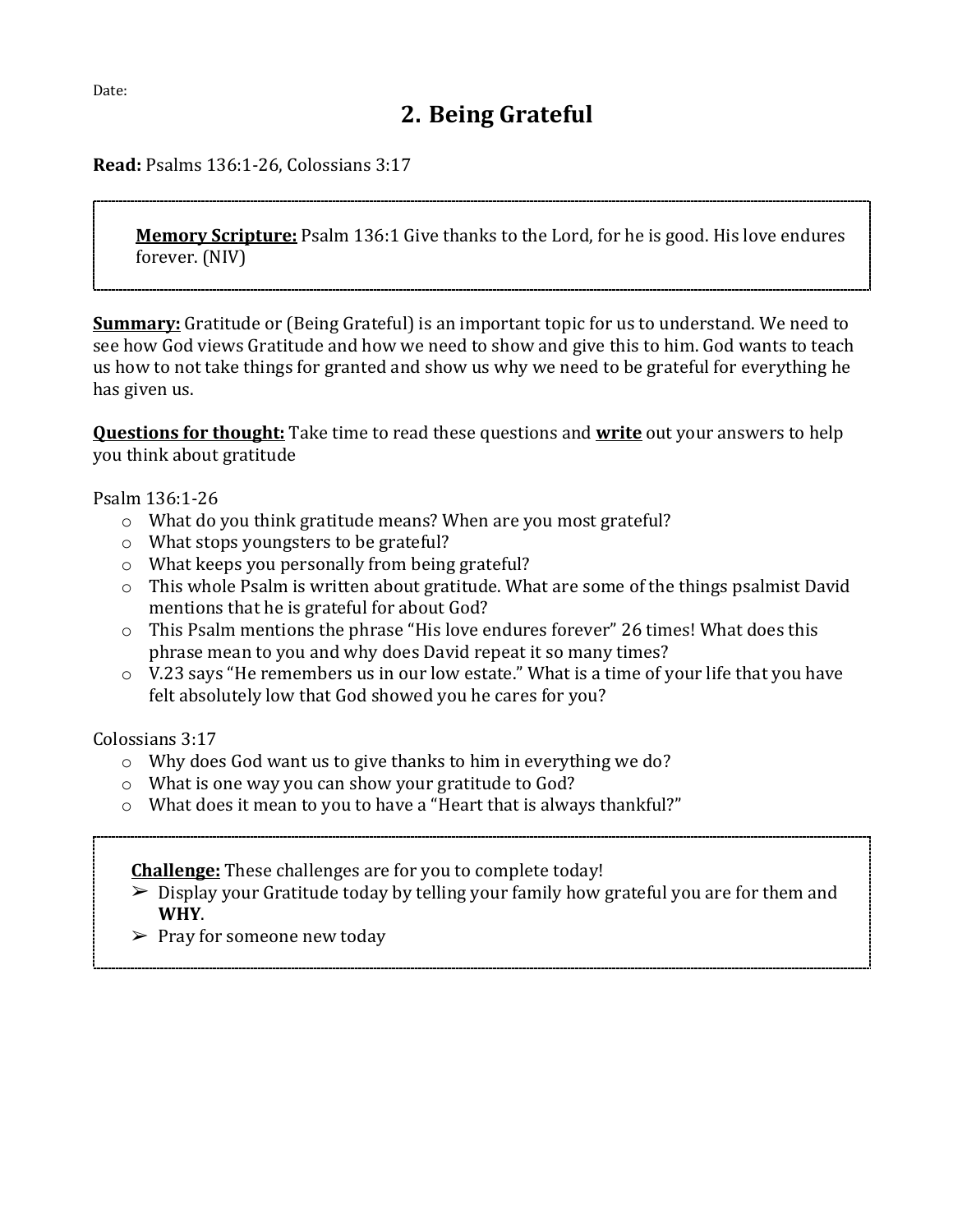## **3. Being Productive for God**

**Read:** Proverbs 12:24, 13:4; 2 Thessalonians 3:6-12

**Memory Scripture:**Colossians 3:23-24 Whatever you do, work at it with all your heart, as working for the Lord, not for men, since you know that you will receive an inheritance from the Lord as a reward. It is the Lord Christ you are serving.

**Summary:** We are called to be productive. The Bible is littered with scriptures calling us to work diligently, not only so we can provide for ourselves, but because our hard work also glorifies God.

#### **Questions for thought:**

Proverbs 12:24, 13:4

- o What benefits are there to being diligent?
- o What are some things that can happen if we are lazy?
- o How does being on top of things make our lives easier?

#### 2 Thessalonians 3:6-12

- o Why are we to call each other to be productive?
- o How does our laziness affect those around us?
- o What sort of example do we set when we are lazy?

Colossians 3:23-24

- o What does it mean to do something with all your heart?
- $\circ$  According to this verse, we are to do our work as though we were doing it for God Himself. In light of this, how should we respond when someone asks us to do something?
- o How should we treat our parents, teachers, and bosses?

- $\triangleright$  Think of some things you can do around the house today that is different from normal chores
- $\triangleright$  Pray for someone new today.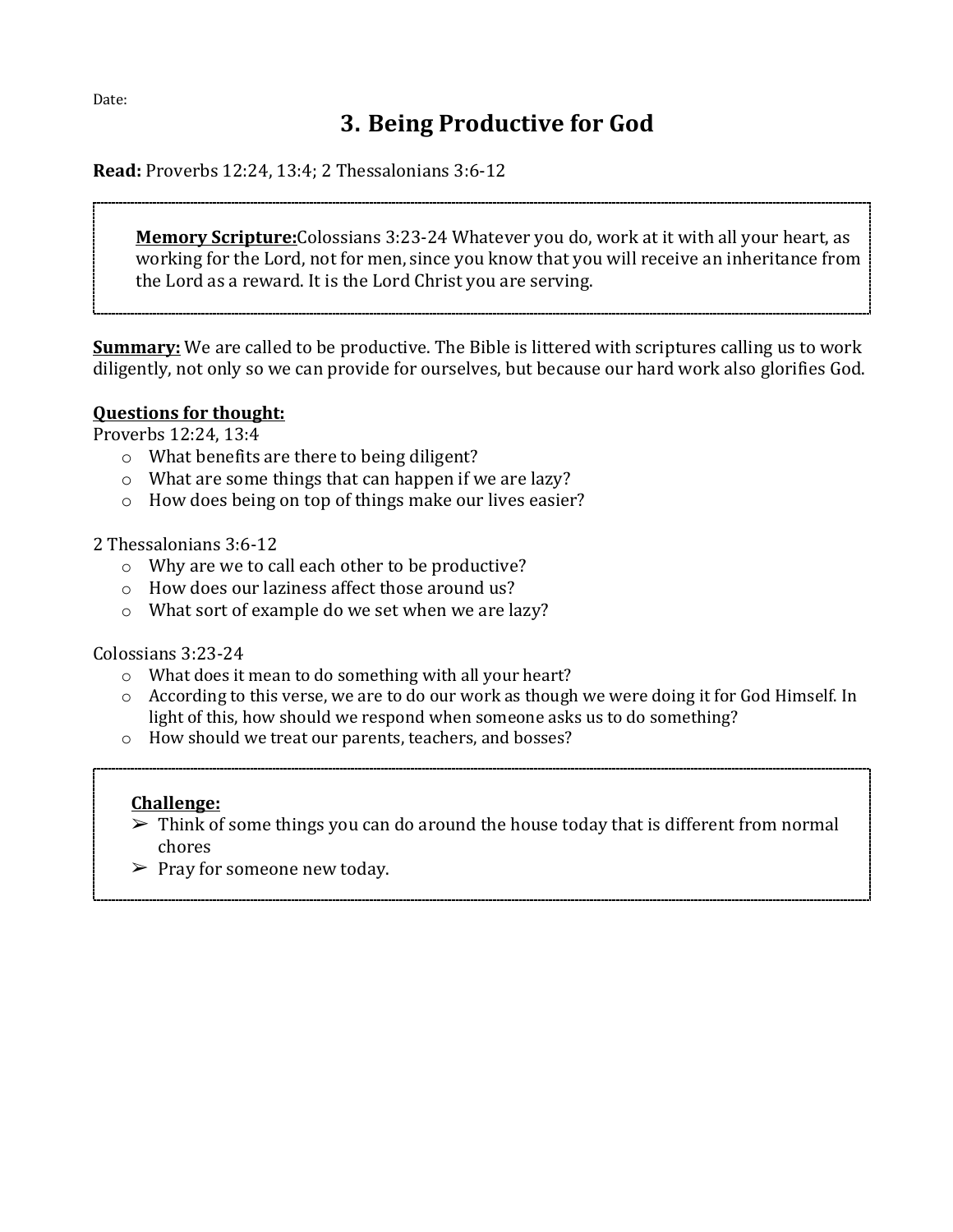## **4. Building your Faith**

**Read:** Hebrews 11:1-39, Romans 10:17, Psalm 20:6-8

**Memory Scripture:** Hebrews 11:1 Now faith is being sure of what we hope for and certain of what we do not see. (NIV)

**Summary:** According to scripture, effective faith trusts the *unseen* in our lives. Jesus' plan is to reveal himself through his word in our lives and other's lives. Faith trusts the unseen and it is built and maintained with focus on God, the unseen, in order to be strong. This "building" is done through an intimate relationship with the word of God, being certain of the promises there, and sharing his word.

#### **Questions for thought:**

Faith is Not Built by Seeing God, but By Trusting God

Hebrews 11:3

- $\circ$  Do you believe that what is seen was created by the unseen? Do you believe seeing God will build your faith? (Matthew 16:3-5)
- o Do you know that while many do not believe in God, modern physicists agree the universe was created by the unseen? (Google: "M-theory")
- o Why do we like to focus on the "seen" instead of God, things that are easily perceptible? Can we hide from an unseen God? (Genesis 3:8, Psalm 139:7-9)
- o If God can create reality out of something that is undetectable to our senses (the unseen), is there a limit to what God can do?

Faith is Built by Hearing and Sharing God's Word

Romans 10:17

- $\circ$  If you had to rate your relationship with scripture (1-10) what would you rate it and why?
- o How consistent are you in reading your Bible? How does this impact your faith?
- o According to this scripture how can you increase your faith?'

Hebrews 11:1

- o Would you define your faith as being confident and certain? Why or why not?
- o Do you share your faith regularly? Why or why not?

When you share your faith do you feel confident or certain about what you're sharing? Faith makes a Visible Impact

Hebrews 11:2-39

 $\circ$  This scripture repeats the phrase "by faith was accomplished." It almost as if the writer sees faith as a vehicle for action, a way to get where we are going. Why do we prefer the belief aspects of faith over the vehicle aspects of faith? Is it harder to believe or live out the word?

Psalm 20:6-8

o How can we be certain of victory in life?

- $\triangleright$  Share your faith with someone.
- $\triangleright$  Pray for someone new today!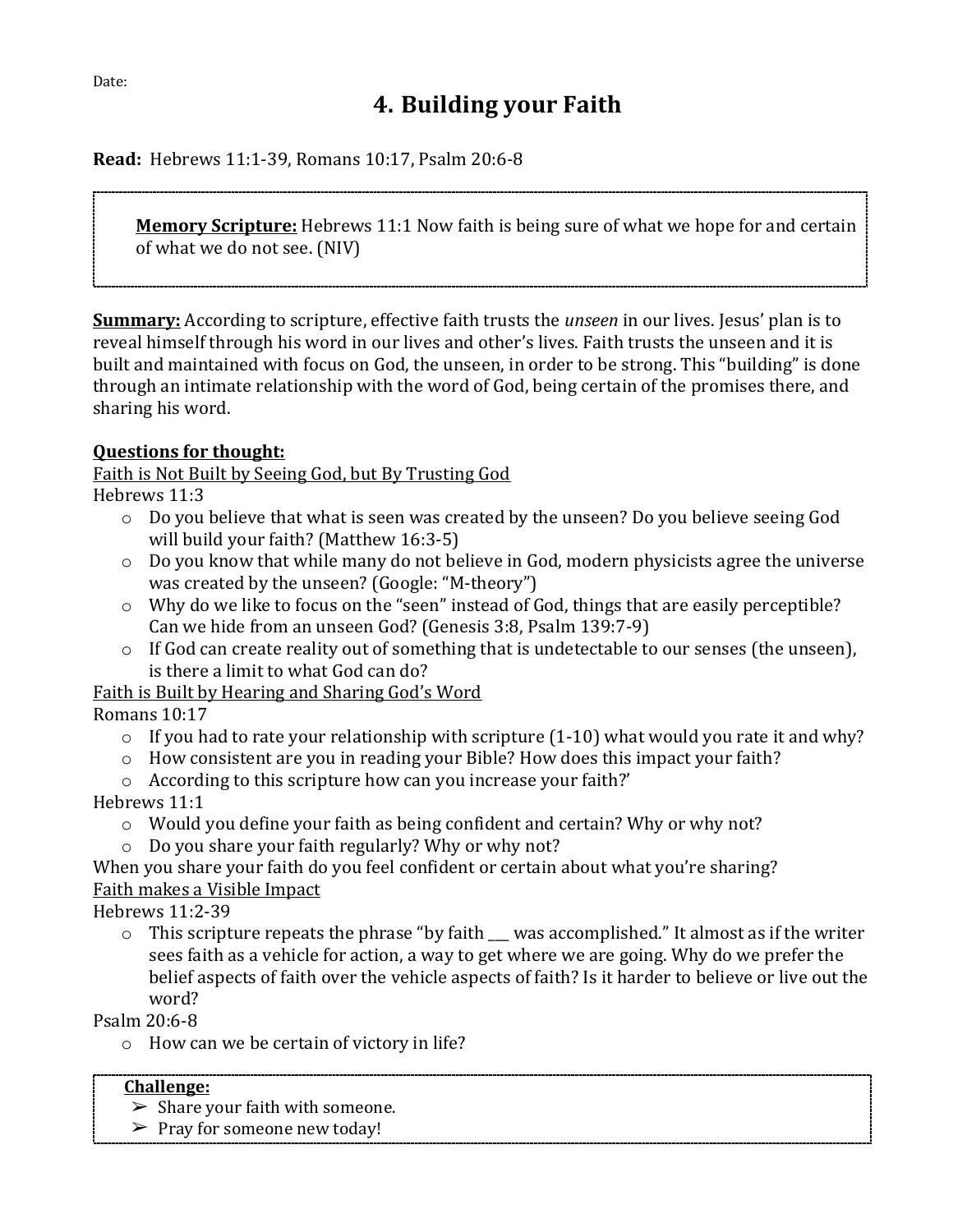## **5. Electronics and Social Media**

**Read:** Galatians 5:13-18, Hebrews 12:1-3

**Memory Scripture:**1 Corinthians 6:12 'Everything is permissible for me," – but not everything is beneficial. 'Everything is permissible for me' – but I will not be mastered by anything. (NIV)

**Summary:** We live in a world of electronics and social media. With the advent of smartphones and social networking they are now an ingrained part of our culture. Every demographic is engulfed in it and the results have been more bad than good. Studies are showing that regular social media users are showing increased unhappiness, loneliness, and depression and a decrease in sociability and relational communication. One researcher put it "technology celebrates connection, but encourages retreat." None of these things are inherently evil or wrong, but left unchecked, they lead to a new form of slavery and isolation.

#### **Questions for thought:**

Galatians 5:13-18

- $\circ$  God wants us to be free. How would you define freedom? How do you think God defines it?
- o What do we tend to do with our freedom? Why do you think this is?
- $\circ$  V.14-15 Paul says the goal of freedom is to build real and loving relationships, not to bite and devour each other. When texting or on social media (we'll say SM), it is hard express emotion, sarcasm or inflection and we are detached from seeing how what we say and write really affects people. This is why bullying is such a problem and it is easy for things to be misconstrued or feelings to get hurt. Would you say your use of texting and SM is used more towards "serving in love" or "biting and devouring?" How do you know? Would others say the same?
- $\circ$  If we spend a lot of time writing, reading, or listening to things that "biting and devouring," what do you think the result will be in our minds, hearts and relationships?
- o V.16 Paul directs the entire church to "live by the Spirit." What do you think this means? Why would it keep us from our sinful nature?
- $\circ$  V.16-18 Paul spends the next verses explaining choices. With whatever we do, we have a choice to live by the Spirit or the flesh (sinful nature, human nature, animal nature). How does this correlate to our use of smartphones and SM?

Hebrews 12:1-3

- $\circ$  The Bible tells us that in our race to be spiritual, it's not just about what is definitely sinful, but also what weighs us down (hinders us) from running the race. How can our devices and SM be a hindrance to our race with God?
- o Questions to consider:
	- How much time do you spend on your phone/social media in a day? (minutes/hours?)
	- Is there anything on your social media pages you wouldn't want your parents or small group leader to see?
	- Do you spend more time texting than you do in actual conversations?
	- Would the content of what you are searching online be considered a help or a hindrance?
- o If you are going to fix your eyes on Jesus, how will you deal with these hindrances?

#### **Challenge:**

 $\triangleright$  Think through your phones and SM. Are there things you need to throw off (friends, pictures, messages, maybe even YOUR ACCOUNT)? Do so TODAY! Let's fix our eyes on Jesus!  $\triangleright$  Pray for someone new today!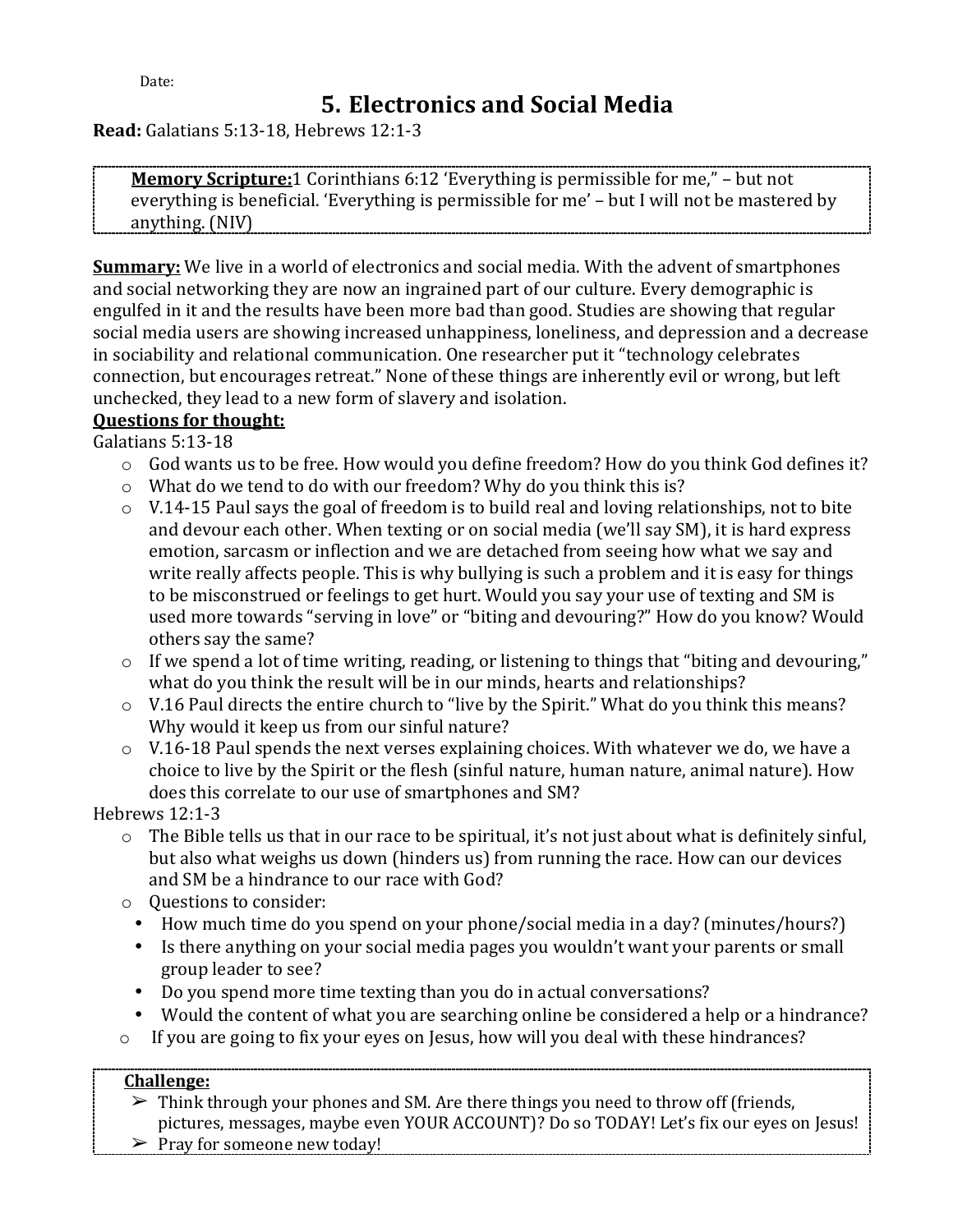**Read:** Galatians 5:1, John 8:31-36, Romans 6:15-18

**Memory Scripture:** Galatians 5:1 It is for freedom that Christ has set us free. Stand firm, then, and do not let yourselves be burdened again by a yoke of slavery.

**Summary:** In the world having freedom is being able to do anything you want. Freedom in God is being free from guilt, worries, bitterness and fear. Being able to live life to the fullest. Paul was a perfect example, even when he was thrown in prison he still praised God. There was nothing the Pharisees or any soldier could do to Paul to make him stray away from God. Philippians 1:21 "For to me, to live is Christ and to die is gain." If anyone would killed Paul they would be doing him a favor. He would be going to heaven; Paul did not fear death because death had no hold on him. Paul was free from fear and of guilt. Paul had the freedom to live because he lived in a way that pleased God and that no law was against (Galatians 5:22). Freedom in God

#### **Questions for thought:**

John 8:31-36

- o What does Jesus say makes us slaves?
- o He tells the Jews who were listening what it takes to be free. What is it? How does it free us?
- o Jesus is telling the Jews who believed him that he wanted them to be free. That's why he calls us to be disciples. What does Jesus tell them that it takes to be a disciple? Why would that lead us to freedom?

Romans 6:15-18

- o Paul tells the church that they are now "under grace." What does grace mean to you? What does grace have to do with freedom?
- o Paul then says that we are to "offer ourselves" into slavery. Is being a slave to righteousness the same as being slaves to sin? Why or why not?
- o What does being slaves to sin lead to?
- o Why do you think he uses the word "slavery" to refer to righteousness?
- o Being a slave to sin you have no rights but you could only be a slave to righteousness if you choose to be, what do you think about this?

Galatians 5:1

- o What is the sin that burdens you?
- o Who is the only one that can set us free? What does this mean for you?

- $\triangleright$  Write down one thing that you want to be set free from. Discuss it with your parents and your small group leader and talk about how Jesus can set you free from it.
- $\triangleright$  Pray for someone new today!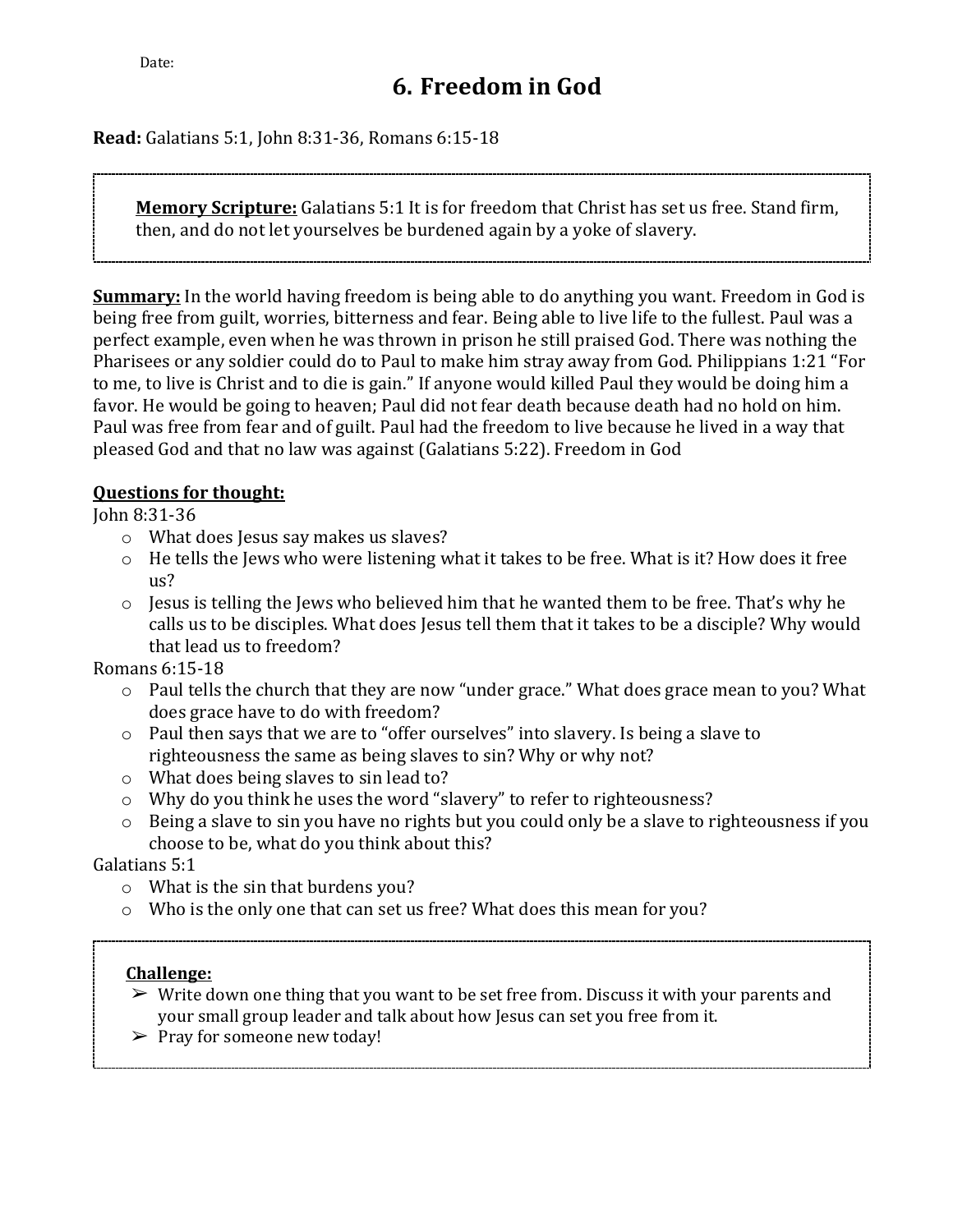## **7. Honoring Your Father and Mother**

**Read:** Ephesians 6:1-4, Proverbs 1:8

**Memory Scripture:** Colossians 3:20 Children, obey your parents in everything, for this pleases the Lord.

➢ **Summary:**.This quiet time is to show the importance of honoring and obeying your parents. Throughout the quiet time you will learn why God commands you to obey both your father and mother.

#### **Questions for thought:**

Ephesians 6:1-4

- o Why do you believe this commandment is so important? Why is it right?
- o What does it mean to show someone honor? How do we do this with our parents?
- o Paul says that if we hold to this commandment there is a promise. What is it? How will honoring our parents accomplish this?
- o What have you noticed about your life when you don't obey your parents? How do you feel about life?
- $\circ$  (Fathers, do not provoke your children to anger, but bring them up in the discipline and instruction of the Lord.) Why do you think this is part of the scripture?
- o Why does God wants us to learn the "training and instruction of the Lord" from our parents and not someone else?

Exodus 21:17

- o Do you believe this punishment is too extreme? Why?
- $\circ$  Do you see the importance of obeying your mother and father? Explain.
- o What point do you think Moses is trying to get across?

- $\triangleright$  Take the time to show your parents you appreciate them by making a card or something to show your gratitude.
- $\triangleright$  Make your relationship stronger by obeying them and respecting them today! (this last part of the challenge should be a lifelong commitment to always respect, love and obey your parents)
- $\triangleright$  Pray for someone new today!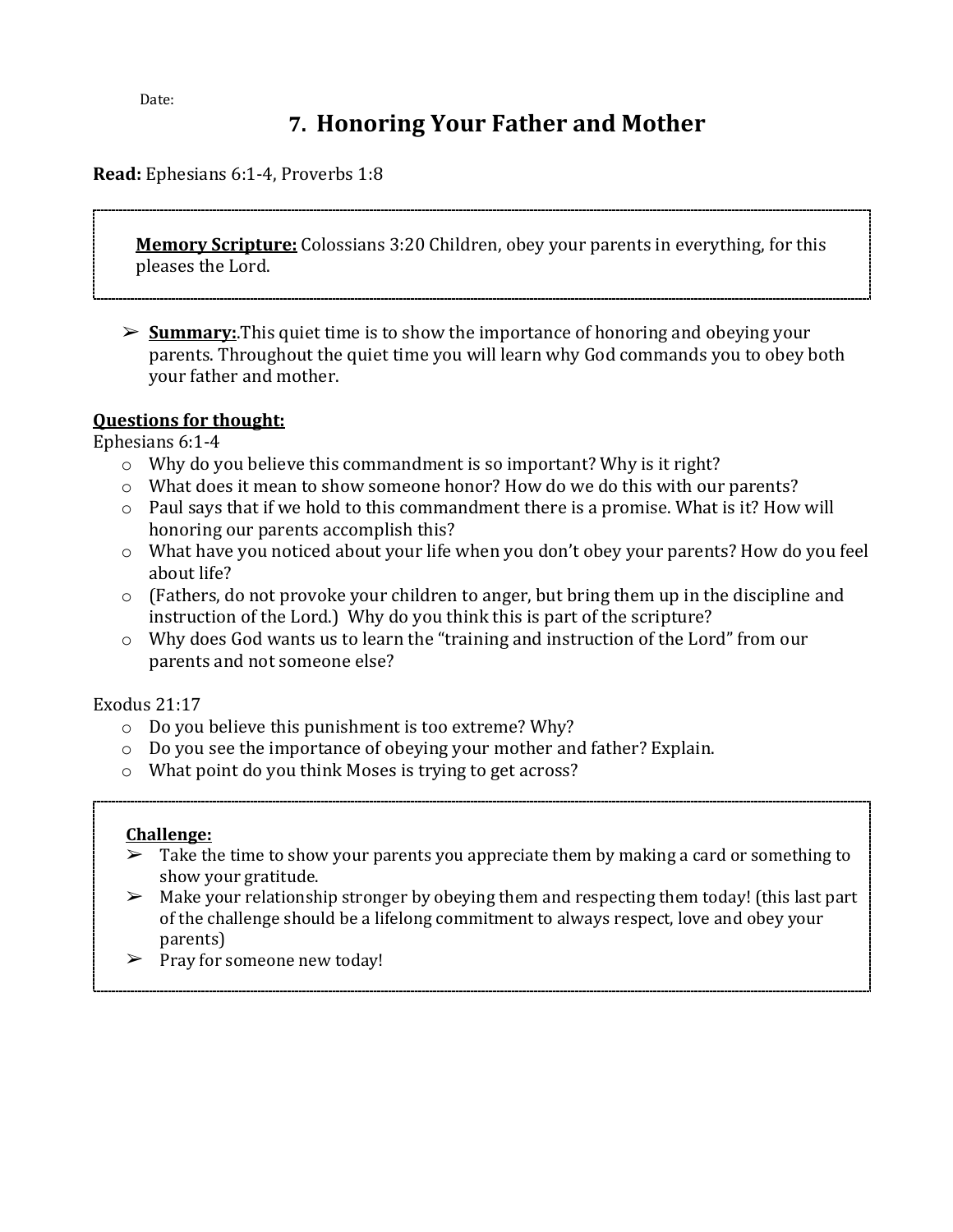## **8. Humility**

**Read:** Philippians 2:3-4, Proverbs 11:2, 1 Peter 5:5-6

**Memory Scripture:**James 4:10 Humble yourselves before the Lord and he will lift you up.

**Summary:** To live as Jesus did, we need to be humble in the ways we think, speak, and act. God is constantly showering us with blessings and grace; we need to be like him by not being prideful. We shouldn't let pride get in the way of living our lives to glorify Him.

#### **Questions for thought:**

Humble Through Thoughts (Philippians 2:3-4)

- o Paul says that we need to value others above ourselves. Are you thinking of others more than yourself? Why or why not?
- o How can we be humble through our ways of thinking?

Humble Through Words (Proverbs 11:2)

- o What are some ways we can be prideful with the things we say?
- o Why do you think it's important to be humble when we speak?
- $\circ$  How will you show humility through your words today?

Humble Through Actions (1 Peter 5:5-6)

- o In this scripture, Peter suggests to submit ourselves to elders. Who are our elders and what does submission to them look like?
- o Why do you think submission is important for humility?
- o What do you think he means by "clothing ourselves" in humility?
- o In what ways will you live like Jesus and satisfy the needs and interests of others?

- $\geq 0$  Do something nice around the house for your parents that they won't expect
- $\geq$  Compliment five people without expecting anything in return
- $\triangleright$  Pray to God about how you can grow in your humility through your thoughts, words, and actions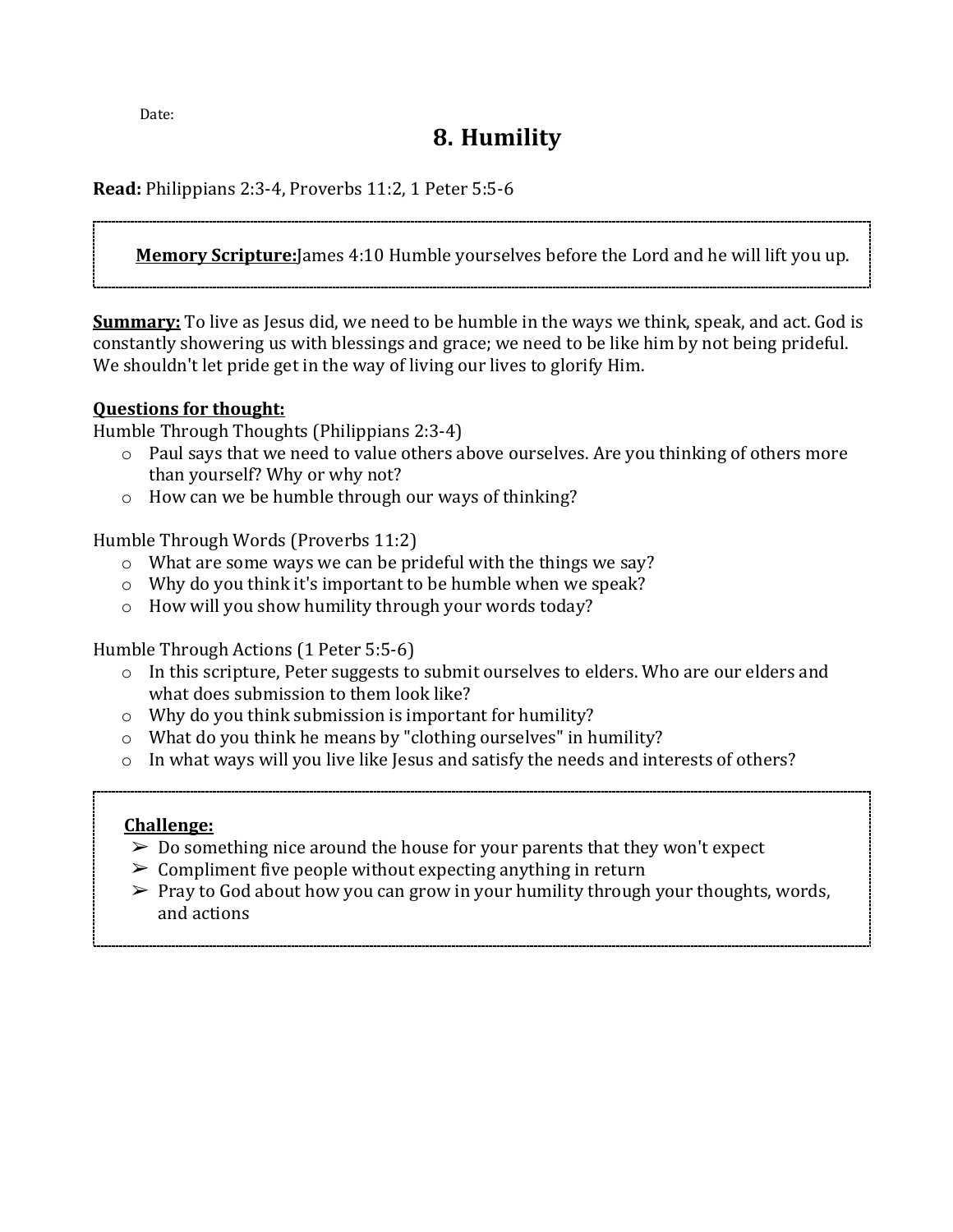## **9. Integrity**

#### **Read:** Ephesians 4:25, Genesis 39

**Memory Scripture:**Psalm 25:21 May integrity and uprightness protect me, because my hope LORD, is in you.

**Summary:**Integrity is a character quality that does not compromise truth. Walking with integrity is one of the best ways to prove that you walk with God.

#### **Questions for thought:**

Ephesians 4:25

- o In what ways does your dishonesty affect others?
- o Think of a time when a lie caused a significant damage in your life, how can you prepare yourself in the future to prevent the situation?
- o What does speaking truthfully have to do with integrity?
- o Paul tells us to be truthful because we are all part of one body. Integrity thinks of the whole rather than just the individual. What are some times that you have seen someone show this kind of integrity?

Genesis 39

- o Joseph had so much integrity that Potiphar put him in charge of the entire house. Why do you think Potiphar trusted him so much?
- $\circ$  In the story, Joseph stands his ground when he is tempted by Potiphar's wife and then flees from the situation completely. How do you decide if you should flee from a situation or stand your ground if you know it is not the right thing to do?
- $\circ$  How can we show integrity through peer pressure, and why do we think choosing sin is the "easier" route to choose rather than doing what is right?

- $\triangleright$  If there is anyone you have been dishonest with lately take time to apologize today.
- $\triangleright$  Think of something that you should flee from and cut out of your life that will help you grow in your integrity. Talk to your parents or mentor/small group leader about it
- $\triangleright$  Pray for someone new today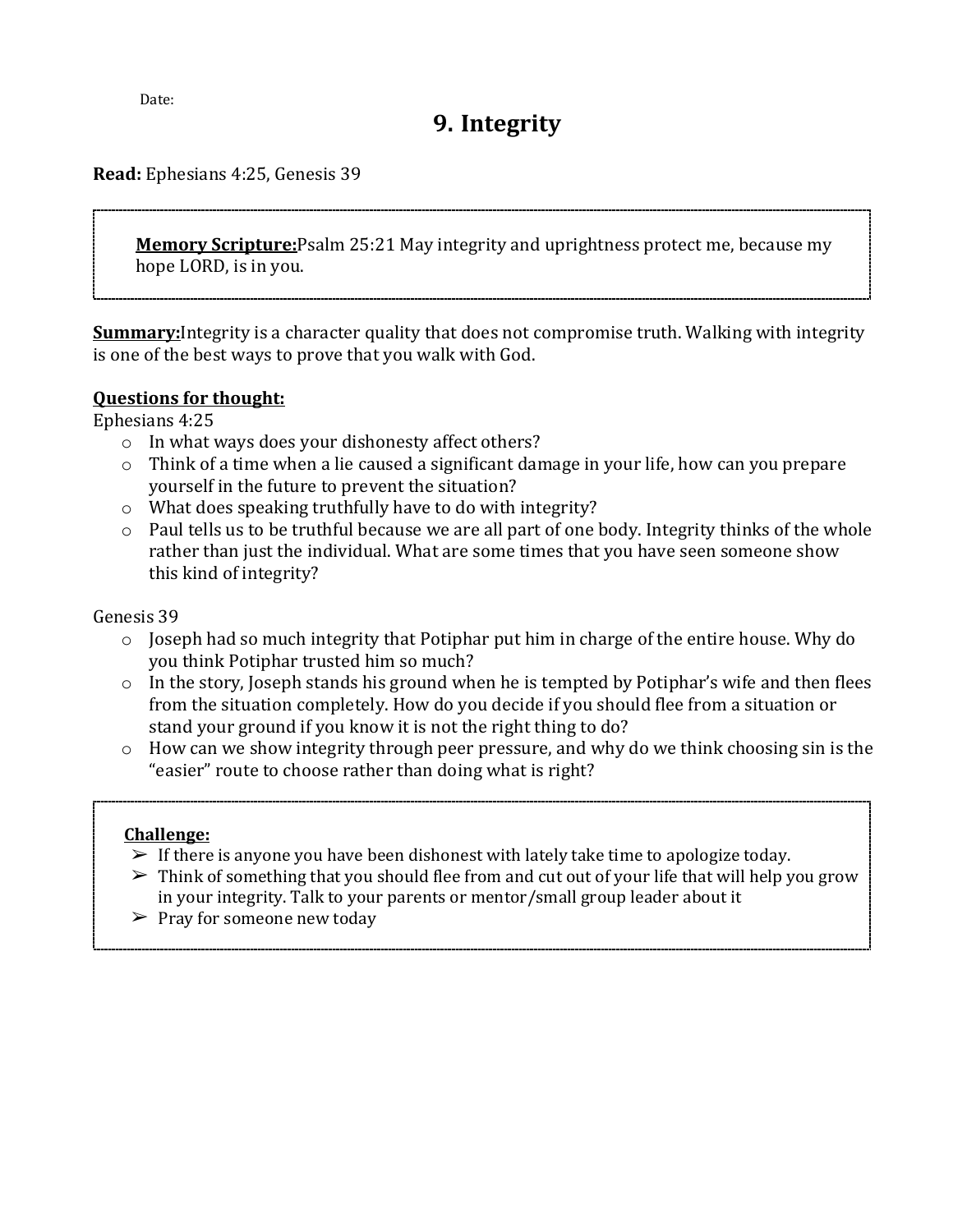**Read:** 1 John 4:7-11,19-21, 1 Corinthians 13:5,8, John 13:1-15, Isaiah 54:10

**Memory Scripture:**John 13:34 A new command I give you: love one another. As I have loved you, so you must love one another.

**Summary:**Everybody wants to be loved, even God. Millions of people are desperately hoping to find someone who will love them unconditionally for who they are, and we ALL see these hurting people every day. Some of them can even be in your own family! The only hope for change is by remembering the One who loved unconditionally. Body broken, blood poured out, He changed the world, FOREVER. Loving others starts with the choice to lay down your life and to touch the hearts of His creations. Jesus is willing to teach us through His word.

#### **Questions for thought:**

Unfailing Love

- Isaiah 54:10
	- $\circ$  What can represent the mountains and hills in your life that can be shaken?

o God tells his people that His love for us will never be shaken. What does this mean to you? John 13:1-15

- o Vs 1. Jesus worked hard to show his love. Why?
- o Vs 13-14 Our Lord and Teacher washed people's feet when he could have been living in heaven, but instead he gave up heaven for you. What is the main thing that stops you from loving others? If this is how Jesus loved the disciples, what does this mean for us?

#### This is His Commandment

1 John 4:7-11,19-21

- o Building convictions: According to God's Word, why should we love others? List at least four reasons.
- o Vs 21. What is the definition of the word "command?" Why does Jesus make love a command?

#### Love that Lasts

1 Corinthians 13:5,8

- o V5. What does it mean that love is not self-seeking? Examine the way you have loved people lately. Is it Biblical love or self-seeking love? Would they say it was self-seeking?
- o V8. Love never gives up. You would never want anyone to give up on you. What are some ways you can give up on others or not be there for each other? What would it look like to not fail in your love for someone? Remember God's love never fails on you (Isaiah 54:10)

- $\geq$  Laying down your life for someone or washing someone's feet is not an easy task. These actions are thoughtful and show the extent of your love (John 13:1). Think about something you can do to demonstrate your love today: Whether its cleaning the kitchen, spending some quality time with your friends, giving a gift (sending a scripture), giving your parents a hug, or complimenting your brother/sister. The little things make a huge difference.
- $\triangleright$  Pray for someone new today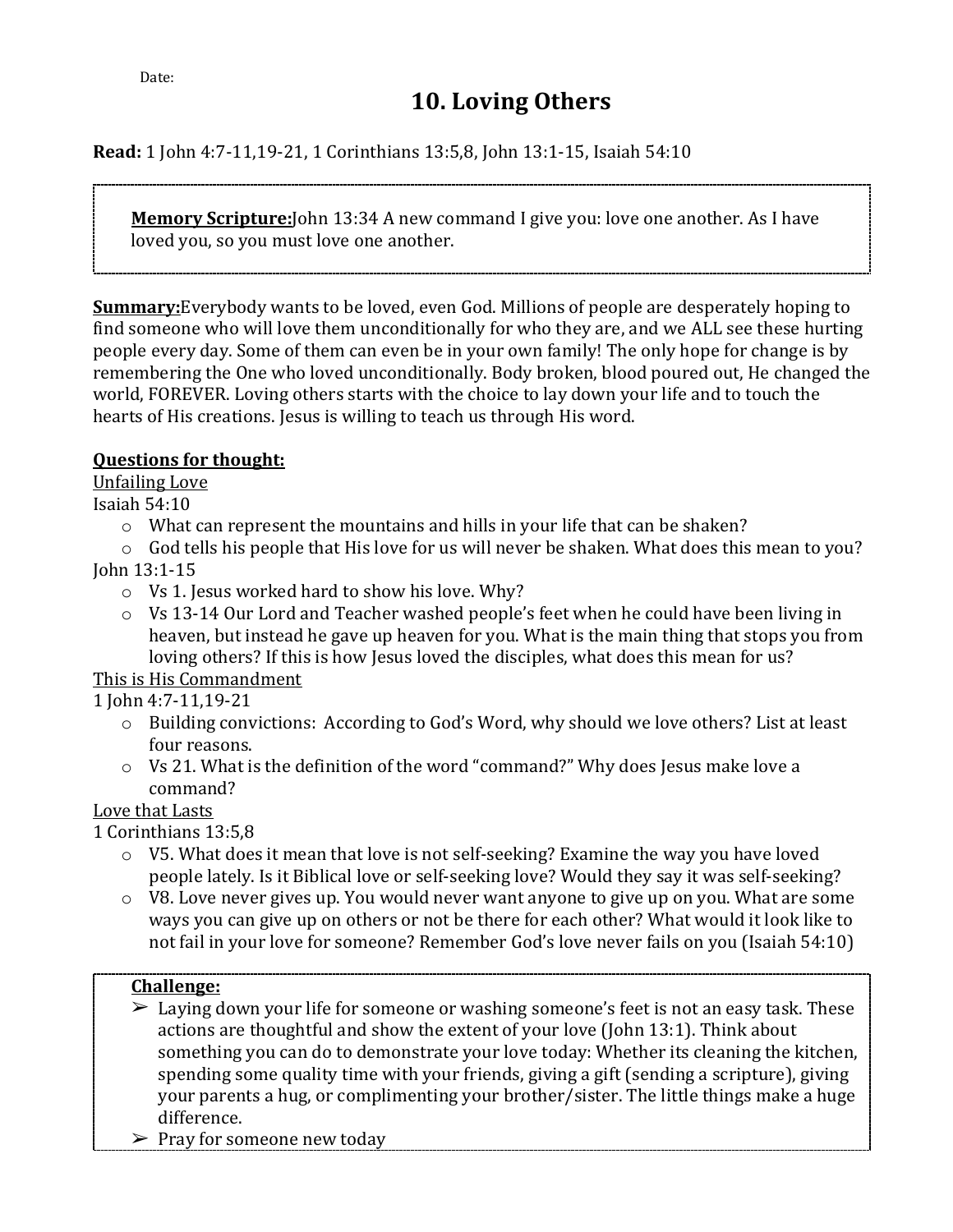**Read:** Luke 1:26-38, 2:1-20, Matthew 1:18-25

**Memory Scripture:** Luke 1:37 For nothing is impossible with God. (NIV 84 version)

**Summary:** These passages describe the plans that God had for Mary and Joseph as they lived on faith against the social and cultural norms of their time. Both followed God's will above all else and found favor in His eyes. In this time period, pledged to be married was taken as seriously, as if already married. For a woman to have a child outside of marriage was considered adultery and would be stoned to death. Mary should have been stoned but because of their faith, they were able to bear the Son of God and change the world.

#### **Questions for thought:**

- o What do you think Mary was thinking as the Angel was telling her that she would give birth to the Son of God?
- o In Matthew 1:19-20 Joseph had doubts that Mary didn't commit adultery and conceive a child. He was going to divorce her but then an angel of the Lord told him that it was going to be the son of God and he should keep his plans to be married to Mary. Have you ever had any doubts in life? Read Luke 1:37
- o The angel Gabriel said that Mary was highly favored by God. Why do you think she was highly favored? What was she doing to please God? Journal some ways that you can find God's favor.
- o It was foretold that Jesus would be born of a virgin woman and that is exactly what happened. Have you ever had a prayer that God answered exactly what you asked? Think about one thing in your life that seems impossible.

- $\triangleright$  Pick something that you could consider impossible that you will pray to God for. Pray consistently about changing that impossible thing becoming a possible one.
- $\triangleright$  Pray for someone new today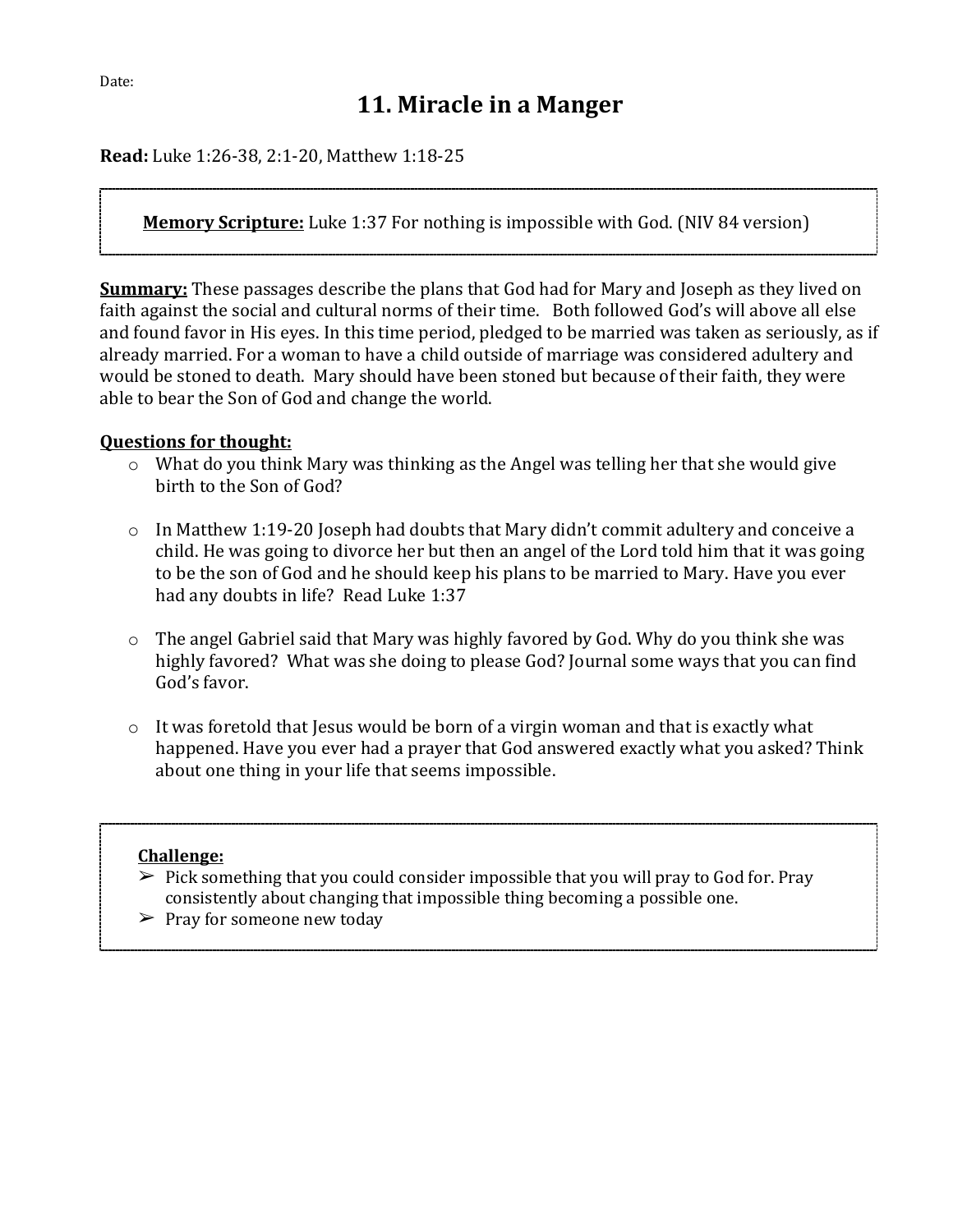### **12. Perseverance**

**Read:** Genesis 32:22-30, James 1:2-4

**Memory Scripture:**James 1:4 NIV Let perseverance finish it's work so that you may be mature and complete, not lacking anything.

**Summary:** Perseverance is something very important with our relationship with God. Without it, we won't have a relationship with God or others that will last.

#### **Questions for thought:**

James 1:2-4

- o Why do you think that God wants us to persevere? Why is it important?
- o What is the process for perseverance in this scripture? Why is suffering part of it?
- o What does perseverance lead to? How does it do that?
- o What is something in your life right now that you need to persevere in? Explain Genesis 32:22-30
	- o How does Jacob show perseverance? What was he persevering for?
	- o We fight to persevere when we have a greater goal in mind. What in your life is worth wrestling and persevering for?
	- o What sins are you struggling with this week? What can you do to persevere through those struggles?
	- o Jacob wrestled with God until daybreak without resting, how long will you wrestle to overcome your hardships?

- $\triangleright$  If you're struggling with things like anger, purity, emotions, or gossip, wrestle with God through His Word. Take time to study out what the Bible says about that topic today.
- $\triangleright$  Pray for someone new today!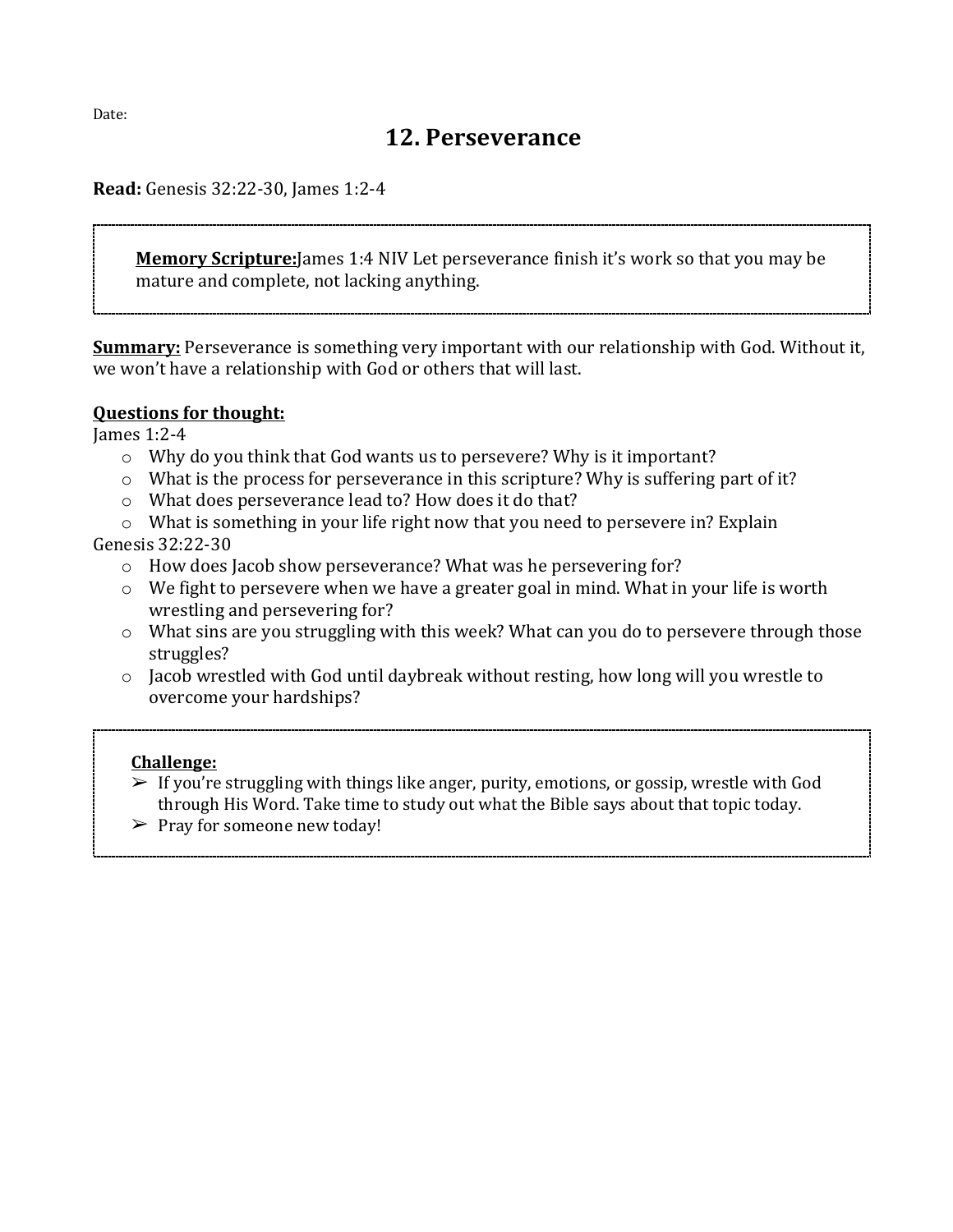**Read:** Luke 11:1-2 & Psalm 63: 1-8

**Memory Scripture:** Psalm 100:4Enter his gates with thanksgiving and his courts with praise; give thanks to him and praise his name."

**Summary:** Prayer is a time when we go to God and talk to him. But many times when we pray we turn into that one friend who calls only when he needs something. Things like exams come up, it becomes really easy to focus on the things we want and it is reflected in our prayers. Prayer is not only a time for asking but also a time for praising, a time to remember how vast and powerful God is, after all he listens to each and every one of our innumerous prayers.

#### **Questions for thought:**

Luke 11:1-2

- $\circ$  Why do you think Jesus starts off his prayer with praising God? (v.2)
- o Why is it easy to forget to praise God in our prayers?

Psalm 63: 1-8

- o David says his soul longs for God. What makes your soul long for God?
- o What are some of the things that David praises God for?
- o David was in a desert while he wrote this psalm. Now deserts are categorized by scorching heat and limited water sources. Put your self in David's shoes would you be praising God during this time? Why or why not? Why could he praise God in this situation?
- o What are some things about God that amazes you? Whether it is the ocean, his love, or the sky.

**Challenge:** We pray for ourselves 364 days a year lets devote one day to praising God, "the maker of heaven and earth."

- $\triangleright$  Praise God in prayer today for at least 30 minutes. . Don't ask him for anything just praise him. (Need praising ideas refer to the last question.)
- $\triangleright$  Pray for someone new today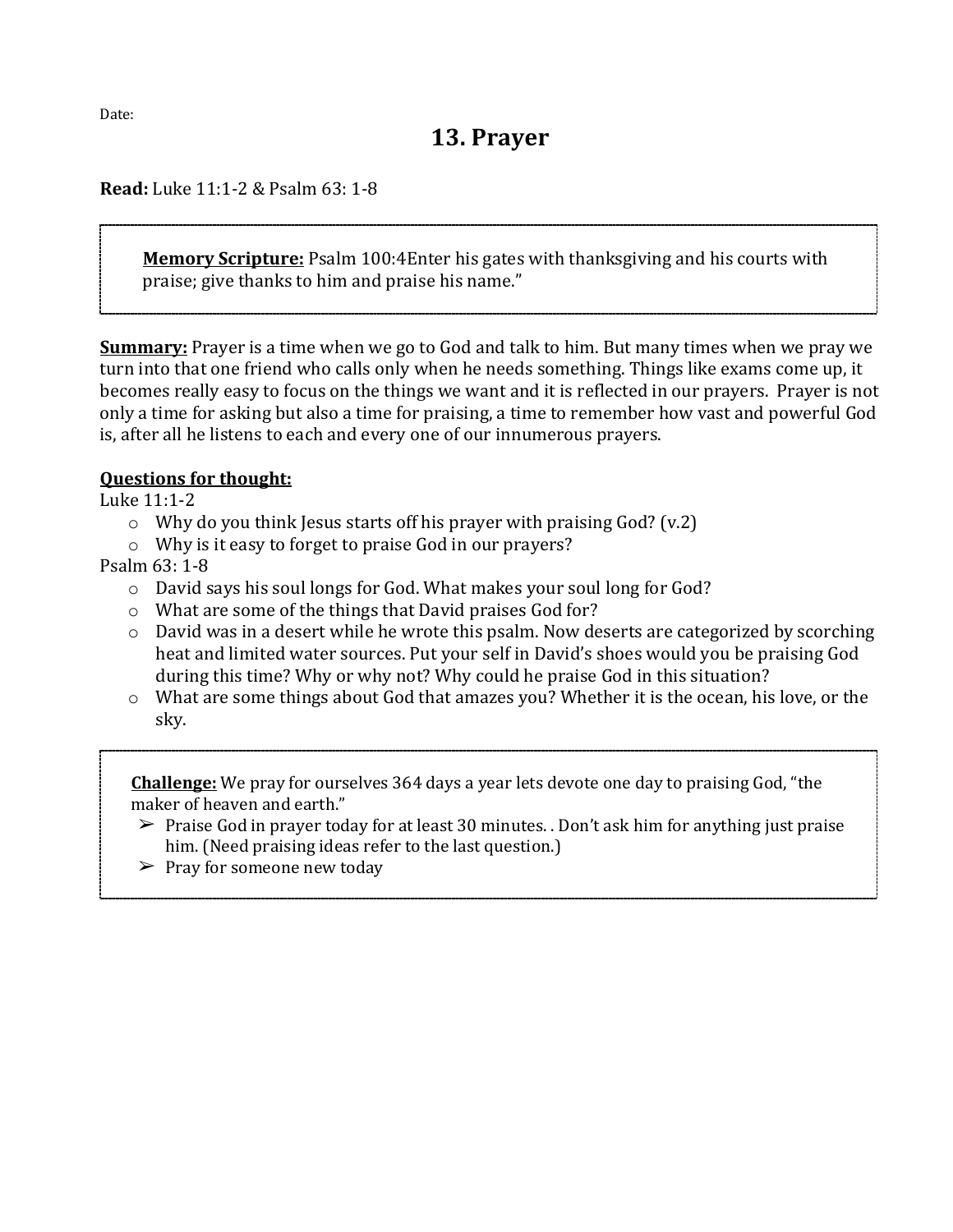## **14. Purity**

**Read:** 1 Corinthians 6:18-20 & 1 Thessalonians 4:3-8

**Memory Scripture:** 1 Thessalonians 4:7For god did not call us to be impure but to live a holy life.

**Summary:** When we are impure we must first remember that we are rejecting the very God that sent his son to die on across for us so that we may live, the very God that loves us unconditionally. The plans God has for us are so great but just as Jesus lived a pure life on earth to be able to do Gods work, we must do the same to be able to move forward with gods great plans for us. We must learn to have control over our body and desires.

#### **Questions for thought:**

1 Corinthians 6:18-20

- o In v.18 it talks about sinning against our own body when we are impure, why is it so important to keep our body clean from all impure filth?
- o When we go to church to praise God on Sundays we make sure we are dressed appropriate, smell appropriate, and act appropriate out of respect to our God, and making sure these things don't cause a distraction to others in there worship time with God.
- o Paul says our body is a temple. What are temples for? What respect do we show to temples?
- o If your body is a temple that God gave us, what are things that you listen to or watch that would disrespect God's temple?
- o How can you change some of these things to help you with a lifelong challenge like staying pure?
- o How might these things affect those around you when you're trying to reach out to others to let them know about God?
- o What is the price paid v.20 is talking about? (Meditate on the answer)

#### 1 Thessalonians 4:3-8

- o V3. Look up the word "sanctified." Why does God desire this for us?
- o V4. What would this control look like in your life, in the efforts of being holy and honorable?
- o V7. How does impurity hinder our living a holy life?
- o V8. If we want to live to please god, what kind of actions can you take to help you remember that by going through with impurity, you are rejecting God?

- $\triangleright$  If there is anything that you consider impure or wouldn't take into the temple of God, get rid of it TODAY. Talk to your small group leader and get help to make your temple pure.
- $\triangleright$  Pray for someone new today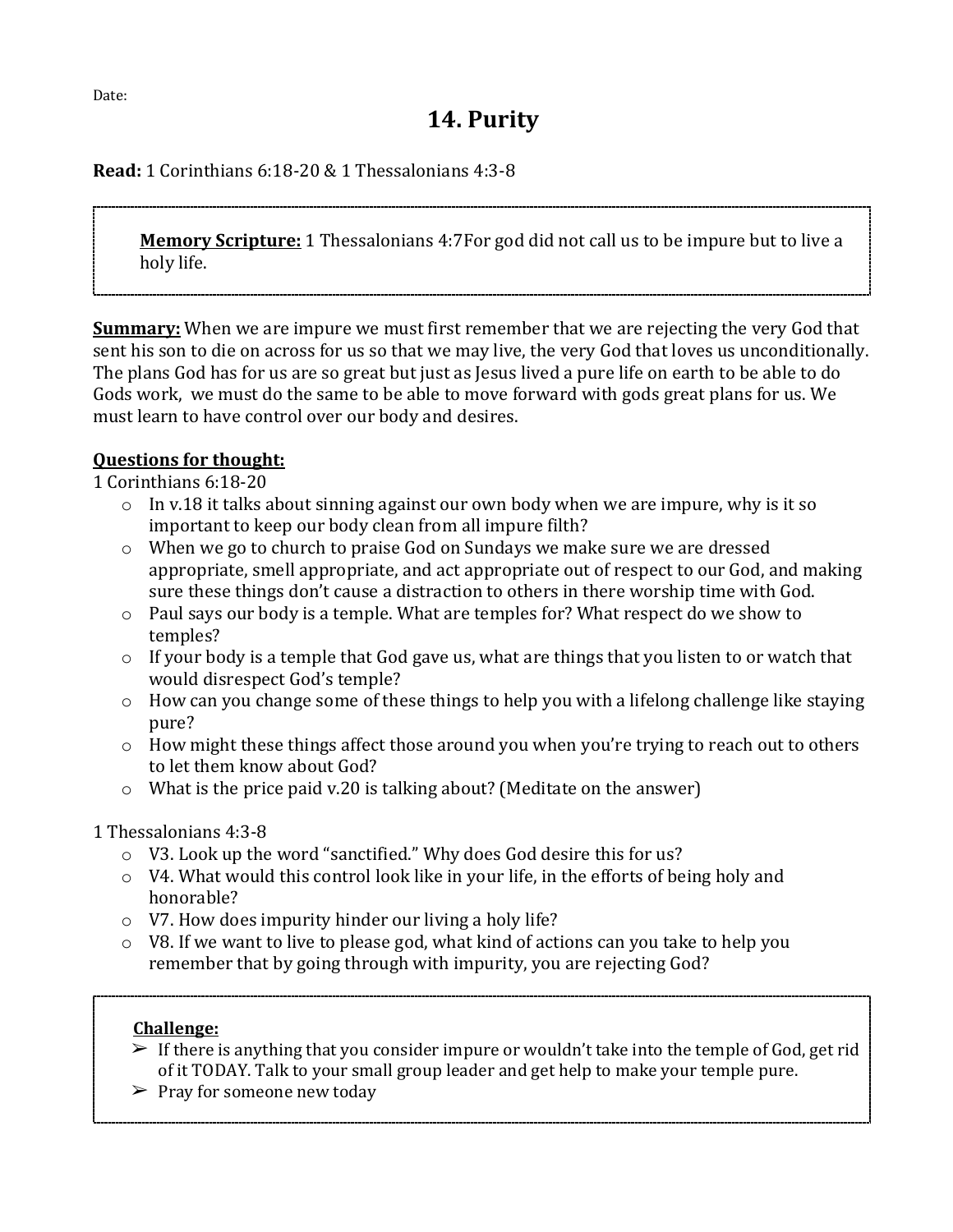## **15. Putting God First**

**Read:** Matthew 6:31-33, Matthew 6:19-21, Proverbs 3:6, James 4:4-7

**Memory Scripture:**Proverbs 3:6 In all your ways acknowledge him, and he will make your paths straight.

**Summary:**God understands and knows what our needs are, and wants to have a relationship with us, but we need to "Put God First" for him to reveal his plans for our lives.

#### **Questions for thought:**

Matthew 6:31-33

- o According to this scripture what happens when we seek God first?
- o What kind of life would you have if you always put God first?
- o Are you seeking God's kingdom? If so, how? (Give examples) If not, why not?

Matthew 6:19-21

- o What kind of treasures do you store up? Are they Earthly or are they in Heaven?
- $\circ$  Right now, where would you say your heart is? What are your desires/treasures?

#### Proverbs 3:6

- o How are you acknowledging God?
- o What path are your current actions and thoughts leading you to?
- o What kind of path do you think God wants to lead you to? What can we expect on God's path?

#### James 4:4-7

- o V.4 What kind of friend would you say you are?
- o Why does James say we need to choose God or the world? Why not both?
- o Up to now on your day-to-day life, who have you really chosen? How do you know?
- o V.7 How do we resist the world (devil)?

- $\triangleright$  Before you watch TV, get on your phone/computer, or play video games, call a friend that you go to school with and share your faith with them
- $\triangleright$  Pray for someone new today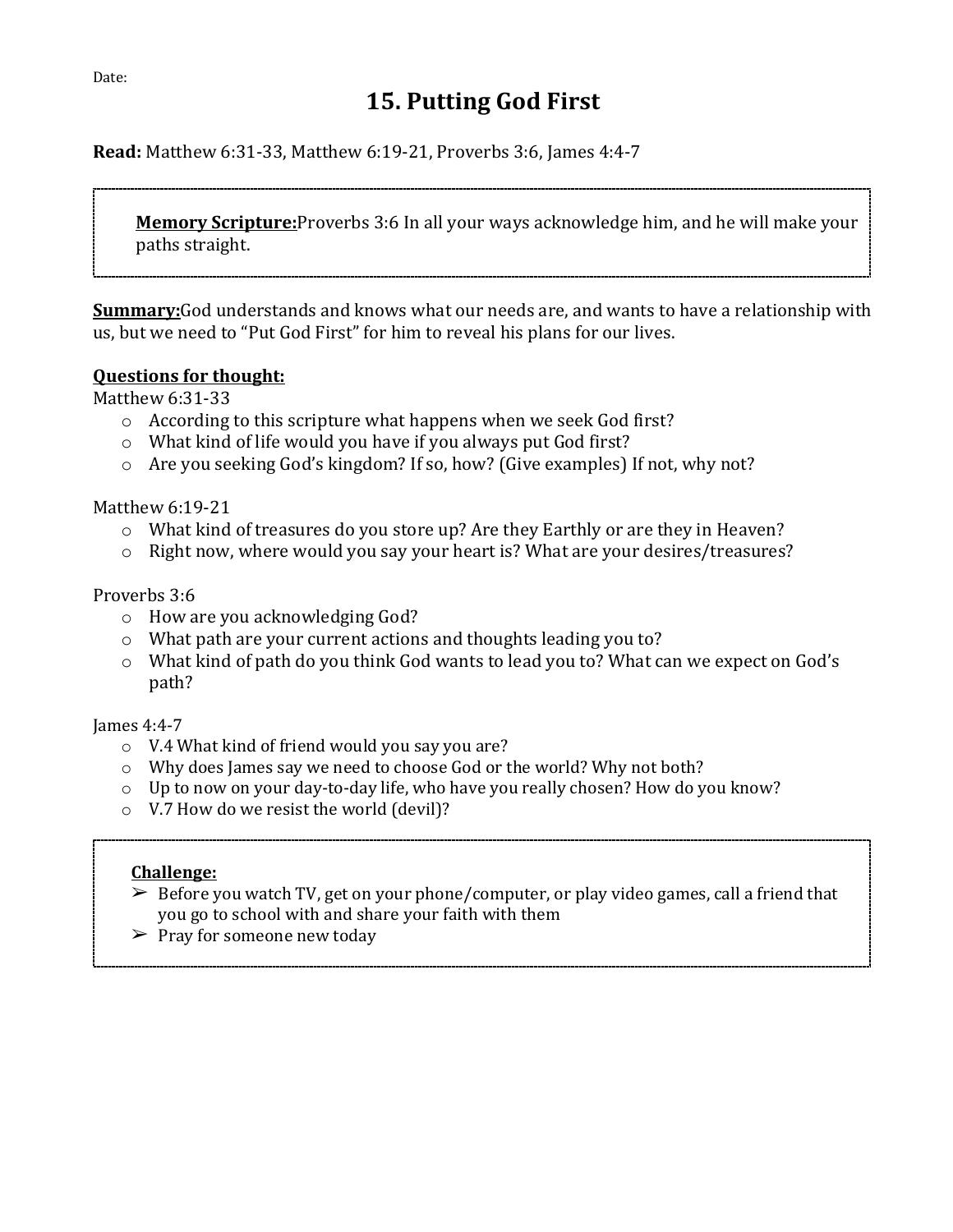**Read:** Romans 7:14-25, 1 Peter 5:8-11

**Memory Scripture:** 1 Peter 5:8 Be alert and of sober mind. Your enemy the devil prowls around like a roaring lion looking for someone to devour. 9 Resist him, standing firm in the faith, because you know that the family of believers throughout the world is undergoing the same kind of sufferings."

**Summary:** Satan is constantly attacking us, tempting us, and hunting for us, but through the power of God, we can be protected and be strong against him. Through this quiet time, you will gain strength and become stronger in defeating Satan and learning how to do the good you want to do.

#### **Questions for thought:**

Romans 7:14-25:

- o Paul is describing the spiritual battle we all go through. Have you ever felt trapped by your sin? Describe what it has felt like.
- o Why do we sometimes let sin take over us, when we KNOW that what we are doing is wrong?
- o Paul describes our sinful nature like it's a parasite that is living inside of us. We hate it and don't want it, but we can't seem to shake it off. Why are we unable to get rid of our sinful nature ourselves?
- $\circ$  V21. Paul says that even when he wants to do good, evil is right next to him. Describe a time when you have felt that.
- $\circ$  V25. What ultimately is the answer for this struggle? Have you been trying to fight without this?

1 Peter 5:8-11:

- o How do lions hunt? Why would Satan be described as a roaring lion?
- o The scripture tells us to be Alert and Sober minded, what does this mean? Why do we need to be this if we are going to be protected from Satan?
- o In verse 9 it says to "Resist him." How do we resist Satan? What are ways that you can practically resist Satan with your own personal battles?
- o What are some ways that you can stand firm with faith?

- $\triangleright$  Memorize the scripture and another that is specific to your battle so that when Satan attacks you, you'll be able to stand firm. Ask for help if you are having a hard time.
- $\triangleright$  Pray for someone new today!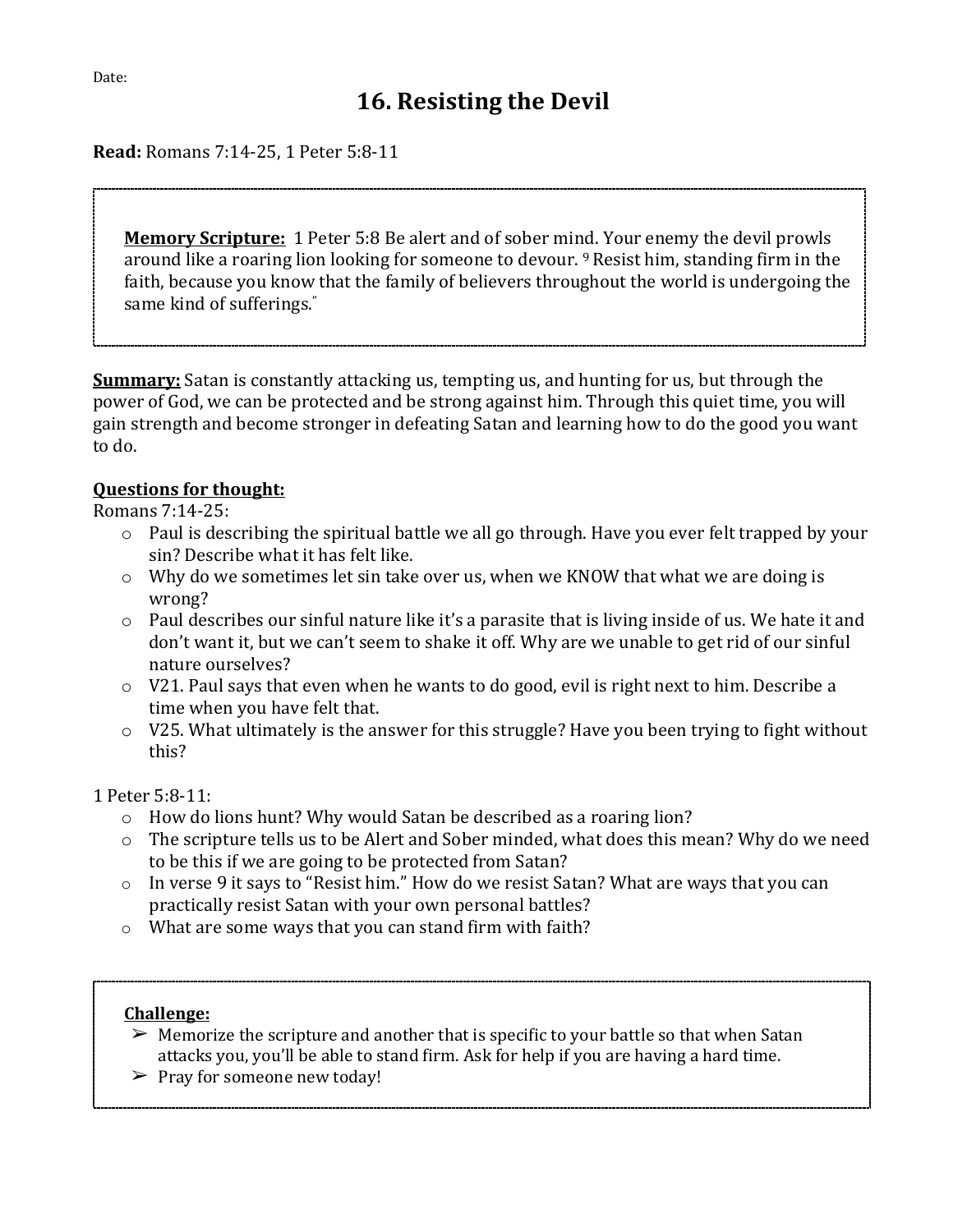**Read:** Judges 6:1-16; Joshua 23:14b-14c

**Memory Scripture:** Joshua 23:14b-14c You know with all your heart and soul that not one of all the good promises the Lord your God gave you has failed. Every promise has been fulfilled; not one has failed.

**Summary:** The Israelites had been living in a bunch of sin after being delivered from slavery. Because of this, the Lord allowed the Midianites to oppress them for SEVEN years. At last, once the Israelites realize what they have been indulging in, they turn to God for help and he uses Gideon to save his people, yet again.

#### **Questions for thought:**

V. 2-6:

- o In life today, what are some things that oppress us spiritually?
- o Why are we unwilling to let go of these things that weigh us down?
- o What can we say are the "Midianites" in our life?

#### V. 13-16:

- o At what points in our life do we start to question God?
- o What makes us question God in the first place?
- o What did God do to encourage Gideon and in what ways does he encourage us today?
- o What are some other promises God gives us in our life?

#### **Gideon's Character:**

Gideon was nothing special. He was a simple "wheat thresher", yet God chose him (V.12, 14, & 16) to save his people; he even promises to be with him and guarantees him to be successful. Despite these promises, Gideon still felt insecure and afraid, and he even questioned God (V. 13 & 15). He felt small and weak, and he expresses all this to God. Later on in the chapter, he even tests God by asking for a sign. After he was able to trust in God's promises for him, Gideon had security and had no reason to fear. In the same way, we can all feel scared in our obstacles of life, such as reaching out to others on campus or standing up for what is right in God's eyes. However, we can be secure in God and his promises, for he is with us.

- $\triangleright$  Write out some things you are having a hard time trusting God in and take time to pray about them.
- $\triangleright$  Pray for someone new today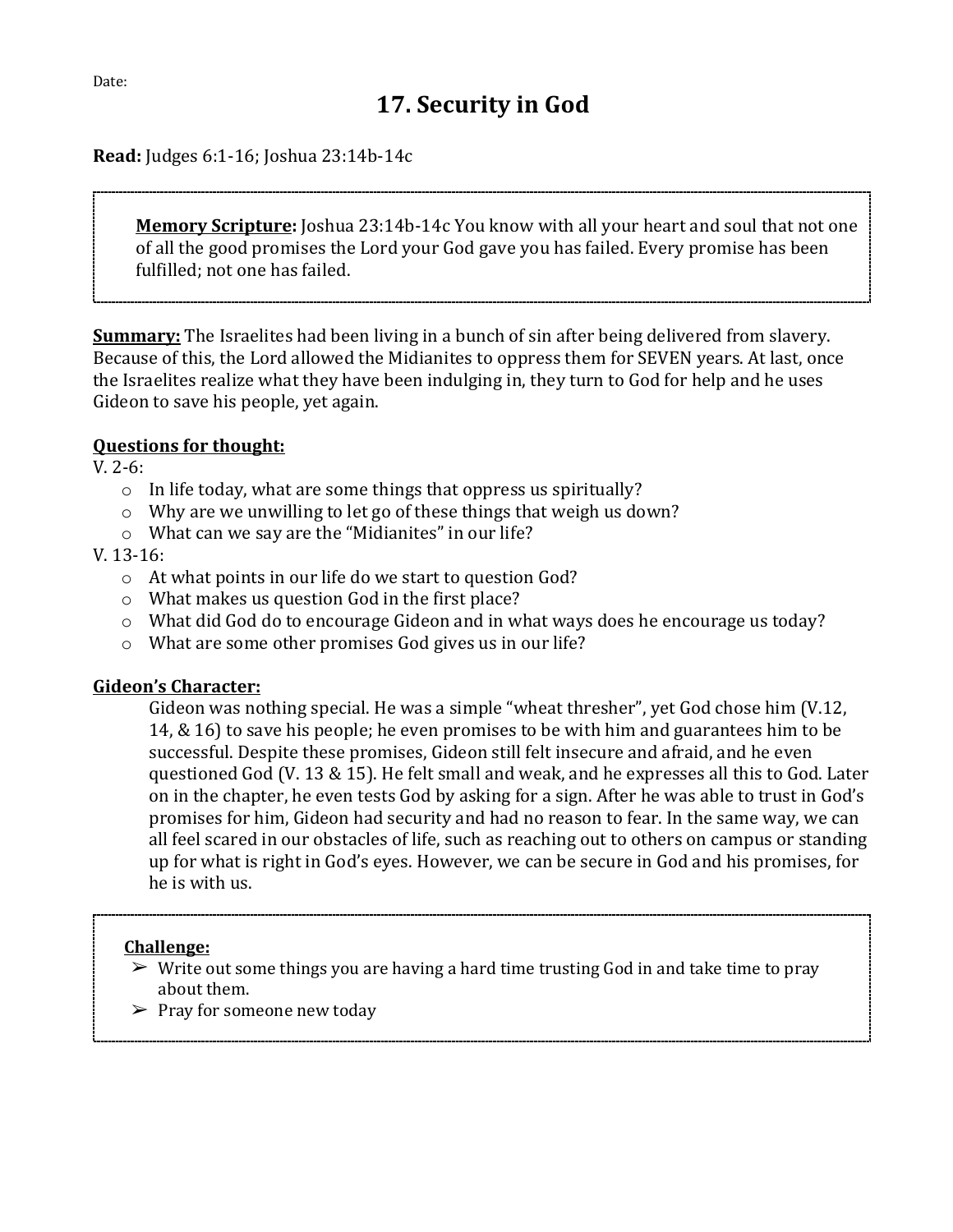**Read:** 1 Corinthians 6:12-20

**Memory Scripture:**Romans 12:1 I urge you, brothers, in view of God's mercy, to offer your bodies as living sacrifices, holy and pleasing to God – this is your spiritual act of worship.

**Summary:** Our physical health is an important part of making our lives count. Let's look at the right motivation for getting healthy – what God's says about the importance of your body.

#### **Questions for thought:**

#### **1. God expects me to manage my body.**

"Everything is permissible for me, but not everything is beneficial. …I will not be mastered by anything …" (verse 12). Your body is a gift from God. He loans it to you and it's your responsibility to manage it well.

- o What are some things you doing with what God given you that would make Him proud?
- o Do you fell like you have room to improve? If so, how?

#### **2. My body is God's property.**

"The body is not meant for sexual immorality, but for the Lord …" (verse 13). Our culture teaches us that we can do whatever we want with our bodies. But God created our bodies, so we don't have a right to share them with anybody we want.

o What are some radical ways that we can fight against what culture teaches us?

#### **3. My body is connected to the body of Christ.**

"Do you not know that your bodies are members of Christ himself?" (verse 15). God considers sins against the body to be in a special class because your body is connected to the body of Christ.

o Knowing that our sin affects others around us, focus on one specific sin that you can work on that directly affects the body of Christ.

#### **4. The Holy Spirit lives in my body.**

"Do you not know that your body is a temple of the Holy Spirit … ?" (verse 19). Your body is God's temple. When you don't take care of your body, you are vandalizing God's temple.

o Considering that our body is God's temple what and radical steps will you make to make sure that you don't and nobody else "vandalizes" your body?

#### **5. Jesus bought my body on the cross.**

"You were bought at a price. Therefore honor God with your body" (verse 20). If you want to know how much you're worth, look at the cross. Jesus says, "You are infinitely valuable."

o When you buy something expensive you protect it with your life! What in your daily life are you going to change? Why?

- $\triangleright$  What's something in your diet right now that you know you need to cut out?
- $\triangleright$  What's something you can do to exercise this week?
- $\triangleright$  Now tell someone about it today so that they can hold you accountable and help you make some great progress!
- $\triangleright$  Pray for someone new today.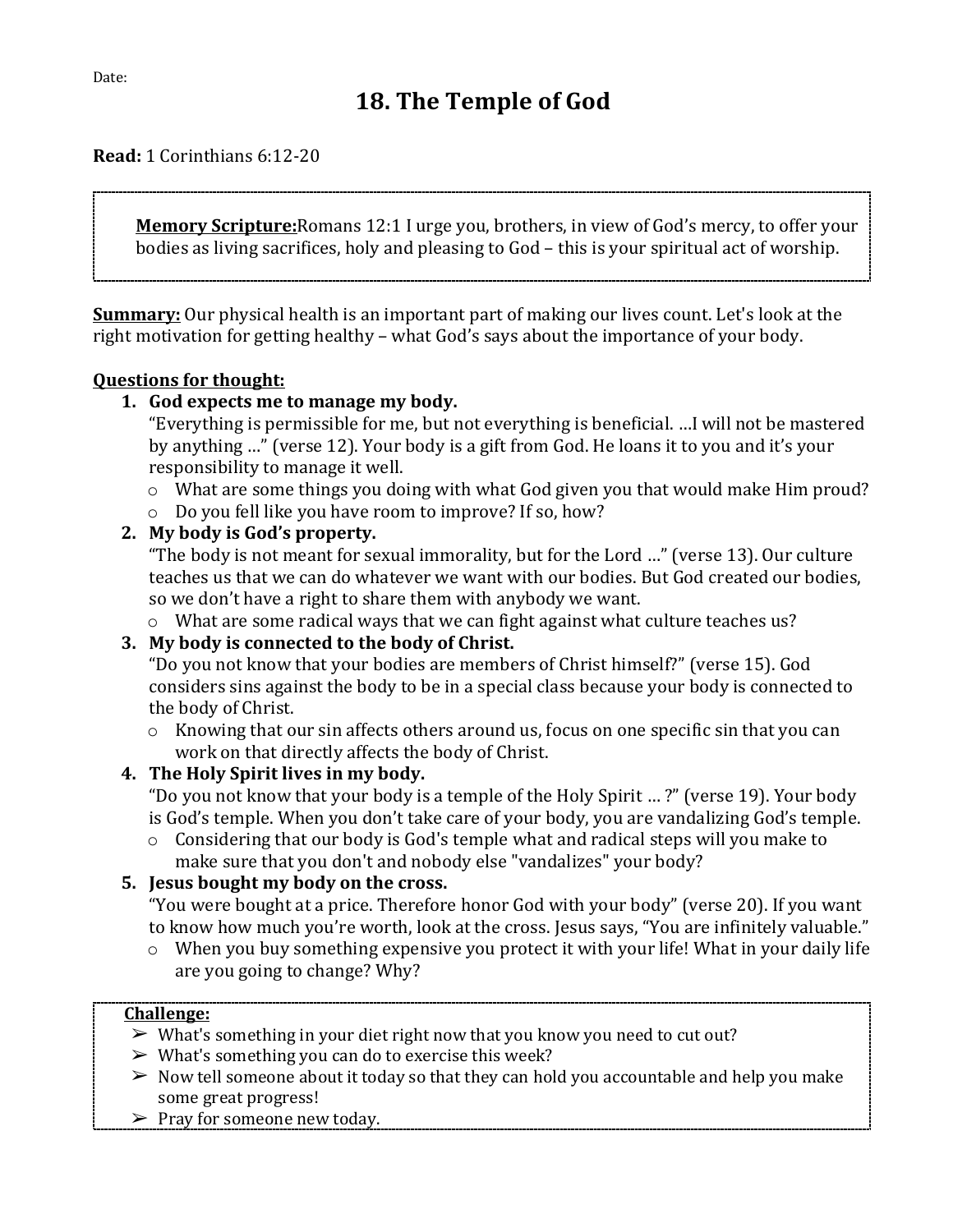**Read:** Hebrews 10:24-25, Philippians 2:3-7, Colossians 3:13

**Memory Scripture:** John 15:13 Greater love has no one than this: to lay down one's life for one's friends.

**Summary:**Friendships are becoming more superficial rather than connecting on a deeper level. Some people start to become friends with others based solely on their looks or popularity rank. Jesus, however, shows us a perfect example of a true friend by being forgiving, humble, encouraging, and loving. Building true friendships requires us to follow Jesus' footsteps.

#### **Questions for thought:**

True Friends Encourage Each Other

Hebrews 10:24-25

- o Think of a friend who needs some encouragement and love right now. What can you do to show them that you care?
- $\circ$  God encourages us to "not give up meeting together"(v.25). What can happen to us if we stop spending quality time with one another?
- o True friends encourage and challenge us to be the best we can be. Have you asked any of your friends to keep you accountable with something you're struggling in? Why or why not?

#### True Friends are Humble

Philippians 2:3-7

- $\circ$  How do you think our friendships would look like if we look not on our "own interests" but... to the interests of others"(v.4)?
- o Why do you think God advices us to have a humble mindset?
- $\circ$  Jesus "made himself nothing"(v.7) in his relationship with God. What are three ways we can imitate that?

#### True Friends Forgive

Colossians 3:13

- o What can hindering us from forgiving a friend that we think have done us wrong? What are some ways to fix the conflict?
- o God forgives us despite the fact we constantly disobey Him and listen to our sinful nature. He doesn't want to give up a relationship with us because He knows there are greater things in store. How can this example relate to forgiving our friends especially when it is difficult?
- $\circ$  Why is forgiveness important in a true friendship? What can rise to surface if we do not forgive our friends?

- $\triangleright$  Arrange a day to spend time with someone you're not that close to in the ministry and start building a true friendship with them.
- $\triangleright$  Pray for someone new today.